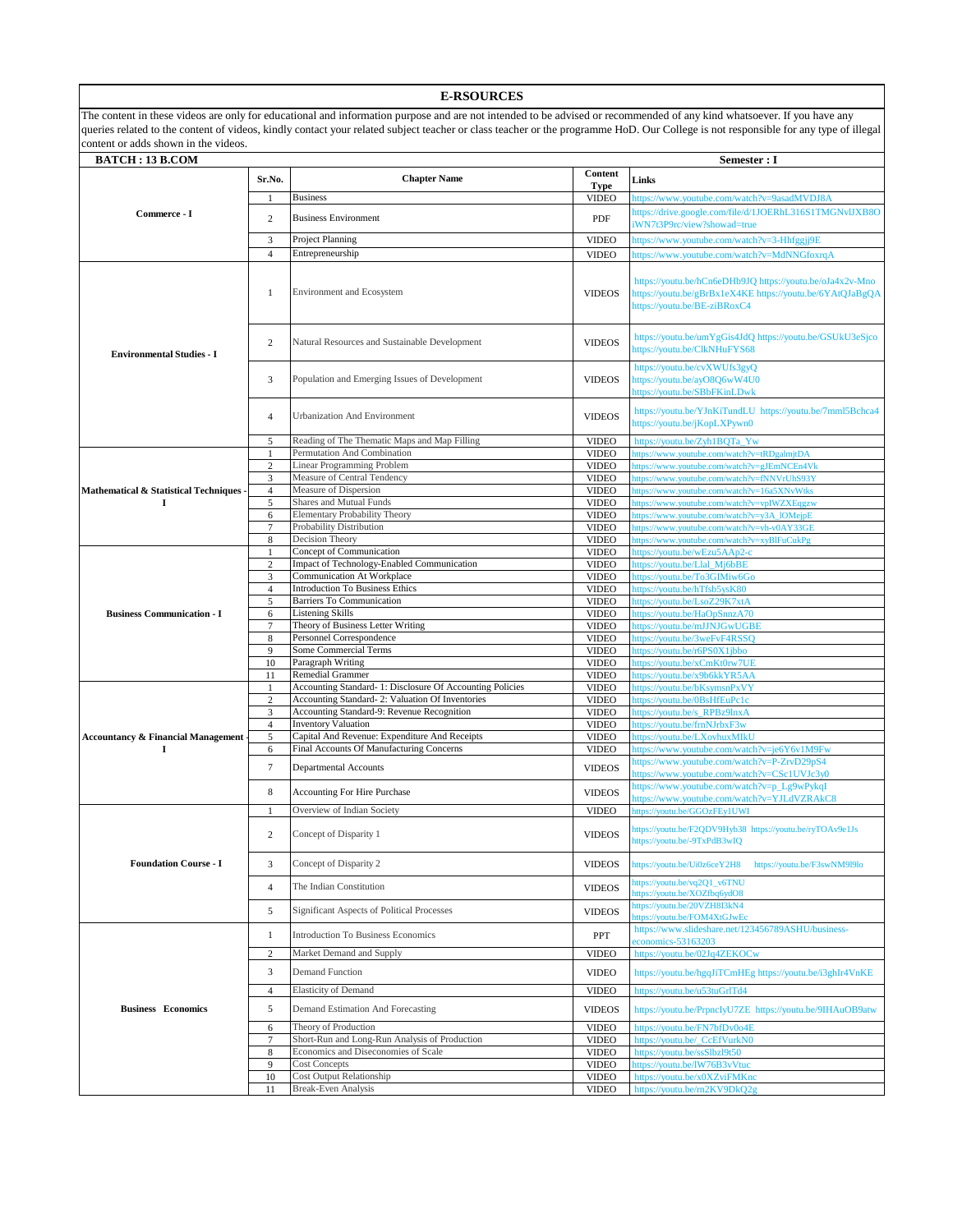| <b>BATCH: 14 B.COM</b><br>Semester : III         |                      |                                                                                         |                              |                                                                                                                                                                                                              |
|--------------------------------------------------|----------------------|-----------------------------------------------------------------------------------------|------------------------------|--------------------------------------------------------------------------------------------------------------------------------------------------------------------------------------------------------------|
|                                                  | Sr.No.               | <b>Chapter Name</b>                                                                     | Content                      | Links                                                                                                                                                                                                        |
|                                                  | П                    | <b>Introduction</b>                                                                     | Type                         |                                                                                                                                                                                                              |
|                                                  |                      | Introduction to Macroeconomics                                                          | <b>VIDEO</b>                 | https://youtu.be/eqowPeVaRb4                                                                                                                                                                                 |
|                                                  | 2                    | Circular flow of income                                                                 | <b>VIDEOS</b>                | https://youtu.be/LN0kLrM4mC0 https://youtu.be/wIiB8BrjYcY<br>https://youtu.be/tvFNvRP--10                                                                                                                    |
|                                                  | 3                    | Measurement of National Income                                                          | <b>VIDEOS</b>                | https://youtu.be/CEYPDt0fncY https://youtu.be/usYJEC1e2n4<br>https://youtu.be/w86j0Je8J4I https://youtu.be/sARFjWhfmpc<br>https://youtu.be/T5kWwHYdU08                                                       |
|                                                  | 4                    | <b>Trade Cycles</b>                                                                     | <b>VIDEOS</b>                | https://youtu.be/wJeUpCyXCXg<br>https://youtu.be/KnbXRshUMVw                                                                                                                                                 |
|                                                  | 5                    | Say's Law of Market                                                                     | <b>VIDEOS</b>                | https://youtu.be/I_9PeRcmo7w https://youtu.be/FvZFWRH-6Z8<br>https://youtu.be/DLklH8JcehU                                                                                                                    |
|                                                  | П                    | Basic Concepts of Keynesian Economics                                                   |                              |                                                                                                                                                                                                              |
| <b>Business Economics</b>                        | 6                    | Theory of Effective Demand                                                              | <b>VIDEOS</b>                | https://youtu.be/AAp7YQSkzDc<br>https://youtu.be/gZqBJTDXokk https://youtu.be/U4BwSvDuz58                                                                                                                    |
|                                                  | 7                    | <b>Consumption Function</b>                                                             | <b>VIDEOS</b>                | https://youtu.be/bEuuKE5Y7iY https://youtu.be/3aW58un9ytc<br>https://youtu.be/nmPGuQNnsGE https://youtu.be/ulHoo6db6ss                                                                                       |
|                                                  | 8                    | <b>Investment Function</b>                                                              | <b>VIDEO</b>                 | https://youtu.be/RsGg23nwC5M                                                                                                                                                                                 |
|                                                  | 9                    | Theory of Multiplier                                                                    | <b>VIDEOS</b>                | https://youtu.be/l2MmisiCIUQ<br>nttps://youtu.be/CXGdGyWEHOQ                                                                                                                                                 |
|                                                  | 10                   | Liquidity Preference Theory of Interest                                                 | <b>VIDEOS</b>                | https://youtu.be/MhLNRU TGOw                                                                                                                                                                                 |
|                                                  |                      | Post-Keynesian Developments In Macro Economics                                          |                              | nttps://youtu.be/flEligxDKWc                                                                                                                                                                                 |
|                                                  | Ш<br>11              | <b>IS-LM Model</b>                                                                      | <b>VIDEOS</b>                | https://youtu.be/WdvgzK5kfFQ<br>nttps://youtu.be/mXCp6QbwCkE                                                                                                                                                 |
|                                                  | 12                   | Philips Curve-Unemployment                                                              | <b>VIDEOS</b>                | https://youtu.be/54IYKlD_Hg https://youtu.be/vg5IXDrhTcc                                                                                                                                                     |
|                                                  | IV                   | Money Prices And Inflation                                                              |                              |                                                                                                                                                                                                              |
|                                                  | 13                   | Money suppy                                                                             | <b>VIDEOS</b>                | https://youtu.be/uwN8OhF4xzQ<br>nttps://youtu.be/xmBtx273EK0<br>https://youtu.be/rBg5CfVoDnk                                                                                                                 |
|                                                  | 14                   | Demand for money                                                                        | <b>VIDEOS</b>                | nttps://youtu.be/5_fs95DANLI<br>https://youtu.be/H09RQ6jpj54<br>https://youtu.be/H09RQ6jpj54                                                                                                                 |
|                                                  | 15<br>16             | Money and prices<br>Inlation-II                                                         | <b>VIDEO</b><br><b>VIDEO</b> | nttps://youtube.com/watch?v=3hvUTg98Vks&feature=share<br>https://youtu.be/hrQn9NiabzU                                                                                                                        |
|                                                  | 17                   | <b>Inflation II</b>                                                                     | <b>VIDEO</b>                 | nttps://youtu.be/IEn_UeGnNnw                                                                                                                                                                                 |
|                                                  | $\mathbf{1}$         | Indian Contract Act - 1872 Part - I                                                     | <b>VIDEO</b>                 | attps://youtu.be/uoTmBaP1a9I                                                                                                                                                                                 |
| <b>Business Law</b>                              | $\overline{c}$<br>3  | Indian Contract Act - 1872 Part - II<br><b>Special Contracts</b>                        | <b>VIDEO</b><br><b>VIDEO</b> | https://youtu.be/uoTmBaP1a9I<br>https://youtu.be/_JN0x4ynycw                                                                                                                                                 |
|                                                  | $\overline{4}$       | The Sale of Goods Act - 1930                                                            | <b>VIDEO</b>                 | https://youtu.be/yx-eKnlc78k                                                                                                                                                                                 |
|                                                  | 5                    | The Negotiable Instruments (Ammended) Act 2015                                          | <b>VIDEO</b>                 | https://youtu.be/69yMm8NLUlo                                                                                                                                                                                 |
|                                                  | 1                    | Introduction to Management                                                              | PDF                          | https://gfgc.kar.nic.in/punjalakatte/GenericDocHandler/199-b09e53be-<br>ab6f-4952-9f51-b59b167a23ba.pdf<br>https://cbpbu.ac.in/userfiles/file/2020/STUDY_MAT/POL_SC/SCIEN<br>TIFIC%20MANAGEMENT%20THEORY.pdf |
| <b>Commerce III</b>                              | $\overline{c}$       | Planning & Decision Making                                                              | PDF                          | https://www.ders.es/principles_of_management_notes.pdf                                                                                                                                                       |
|                                                  | 3                    | Organising                                                                              | PDF                          | https://ncert.nic.in/ncerts/l/lebs105.pdf<br>https://ncert.nic.in/textbook/pdf/lebs107.pdf                                                                                                                   |
|                                                  | 4                    | Directing And Controlling<br>Human Rights Violations And Redressal                      | PDF<br><b>VIDEO</b>          | https://ncert.nic.in/textbook/pdf/lebs108.pdf<br>https://youtu.be/I_npJyEj6Do https://youtu.be/FynLpIoWo_g                                                                                                   |
|                                                  | 1                    |                                                                                         | <b>VIDEO</b>                 | https://youtu.be/O3jkuv0GdlM<br>https://youtu.be/alAMVHu9N_l                                                                                                                                                 |
|                                                  |                      |                                                                                         | <b>VIDEO</b>                 | https://youtu.be/U6nAHIvW_MU<br>https://youtu.be/rvDTGuNqCcY                                                                                                                                                 |
|                                                  |                      |                                                                                         | <b>VIDEO</b>                 | https://youtu.be/YC5r7knuchg<br>ittps://youtu.be/rqGr5TAdfOw                                                                                                                                                 |
|                                                  |                      | Dealing With Environmental Concerns                                                     | <b>VIDEO</b>                 | https://youtu.be/abPagQRMv00<br>nttps://youtu.be/qIpKLJ86xTs\                                                                                                                                                |
|                                                  | 2                    |                                                                                         | <b>VIDEO</b>                 | https://youtu.be/NsuL-jSgwks<br>https://youtu.be/8OXhI5cYO2Y                                                                                                                                                 |
| <b>Foundation Course</b>                         |                      |                                                                                         | <b>VIDEO</b>                 | https://youtu.be/_M5vEqHWgaY<br>nttps://youtu.be/hA9_upS3a34                                                                                                                                                 |
|                                                  |                      |                                                                                         | <b>VIDEO</b>                 | https://youtu.be/cawNKdFMxkY<br>https://youtu.be/3nAETHZTObk                                                                                                                                                 |
|                                                  | 3                    | Science And Technology I                                                                | <b>VIDEO</b>                 | https://youtu.be/XC1tqYQQiGM<br>https://youtu.be/CYxDVzdr3Us                                                                                                                                                 |
|                                                  |                      |                                                                                         | <b>VIDEO</b>                 | https://youtu.be/UE6gJW4-sIo                                                                                                                                                                                 |
|                                                  | 4                    | Soft Skills For Effective Interpersonal Communication                                   | <b>VIDEOS</b>                | https://youtu.be/rDPUsXX487E<br>nttps://youtu.be/T4viV0QbecM<br>https://youtu.be/Yv7e6_8SSo8                                                                                                                 |
|                                                  |                      |                                                                                         | <b>VIDEOS</b>                | ittps://youtu.be/QLqTYtka2Vg<br>https://youtu.be/pI5n98Pt3Hk                                                                                                                                                 |
|                                                  |                      |                                                                                         | <b>VIDEOS</b>                | https://youtu.be/9FgfsLa_SmY                                                                                                                                                                                 |
|                                                  | -1<br>$\overline{c}$ | Partnership Final Accounts<br>Piecemeal Distribution of Cash                            | <b>VIDEO</b><br><b>VIDEO</b> | https://youtu.be/69yMm8NLUlo<br>https://youtu.be/-7rBSLOpFNU                                                                                                                                                 |
| <b>Accountancy And Financial Management</b><br>Ш | 3                    | Amalgamation of Firm                                                                    | <b>VIDEO</b>                 | nttps://youtu.be/0dSrvj6aAQU                                                                                                                                                                                 |
|                                                  | $\overline{4}$       | Conversion/Sale of Partnership Firm Into Ltd Company                                    | <b>VIDEO</b>                 | https://youtu.be/19c8KmyKqSg                                                                                                                                                                                 |
|                                                  | 5<br>$\mathbf{1}$    | Accounting With The Use If Accounting Software<br>Introduction To Management Accounting | <b>VIDEO</b>                 | https://youtu.be/1W76sqFaj8U                                                                                                                                                                                 |
|                                                  | 2                    | Analysis and Interpretation of Financial Statements                                     | <b>VIDEO</b><br><b>VIDEO</b> | https://youtu.be/v_2YayJqr3o<br>https://youtu.be/8leOSWGkkjE                                                                                                                                                 |
| <b>Fianncial Accounting And Auditing V</b>       | 3                    | Ratio Analysis And Interpretation                                                       | <b>VIDEO</b>                 | nttps://youtu.be/-gt9GmzaMgE                                                                                                                                                                                 |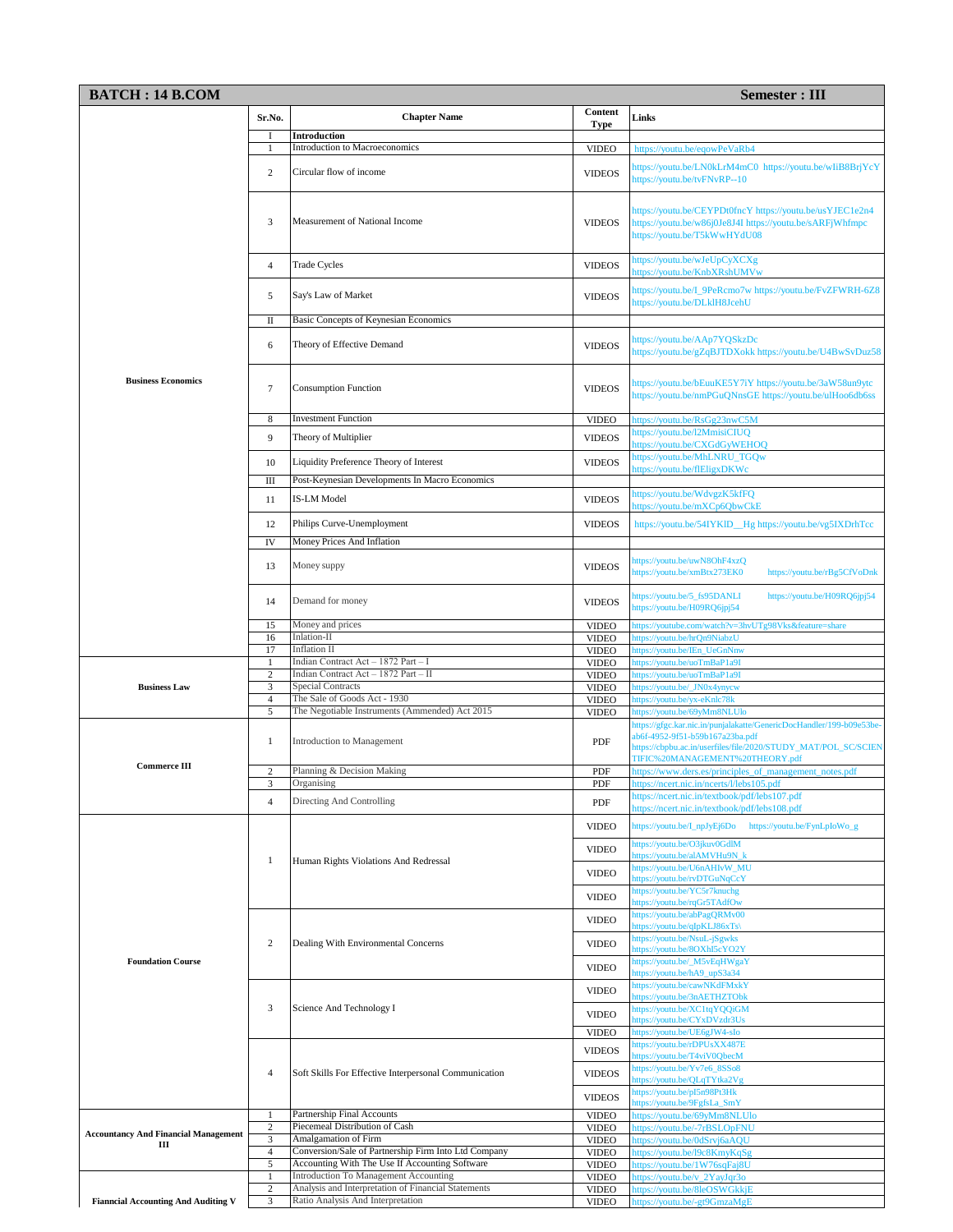|             | Working Capital Management                     | <b>VIDEO</b>  | https://youtu.be/hV2f6Ujv9zY                                                                                                                                                                                                                             |
|-------------|------------------------------------------------|---------------|----------------------------------------------------------------------------------------------------------------------------------------------------------------------------------------------------------------------------------------------------------|
|             | Capital Budgeting                              | <b>VIDEO</b>  | https://youtu.be/DnIEWCRvszE                                                                                                                                                                                                                             |
| Advertising | Introduction To Advertising                    | PPT           | https://www.slideshare.net/VijayVishwakarma1/introduction-to-<br>advertising-236882642                                                                                                                                                                   |
|             | <b>Advertising Agency</b>                      | <b>VIDEO</b>  | https://www.youtube.com/watch?v=xRkpmZJySVo                                                                                                                                                                                                              |
|             | Economic & Social Aspects of Advertising       | <b>VIDEOS</b> | https://www.google.com/search?q=economic+and+social+aspects+of+<br>advertising&sxsrf=ALiCzsaMdSY7IZI4nMJMZ-<br>j9PCORX5kaOw:1655437979794&source=lnms&tbm=vid&sa=X&v<br>ed=2ahUKEwjcze6Fy7P4AhU_6jgGHd4dDyAQ_AUoA3oECAEQB<br>Q&biw=1093&bih=500&dpr=1.25 |
|             | Brand Building and Special Purpose Advertising | PDF           | https://www.thedrum.com/news/2022/02/15/the-art-brand-<br>building-and-powerful-purpose                                                                                                                                                                  |